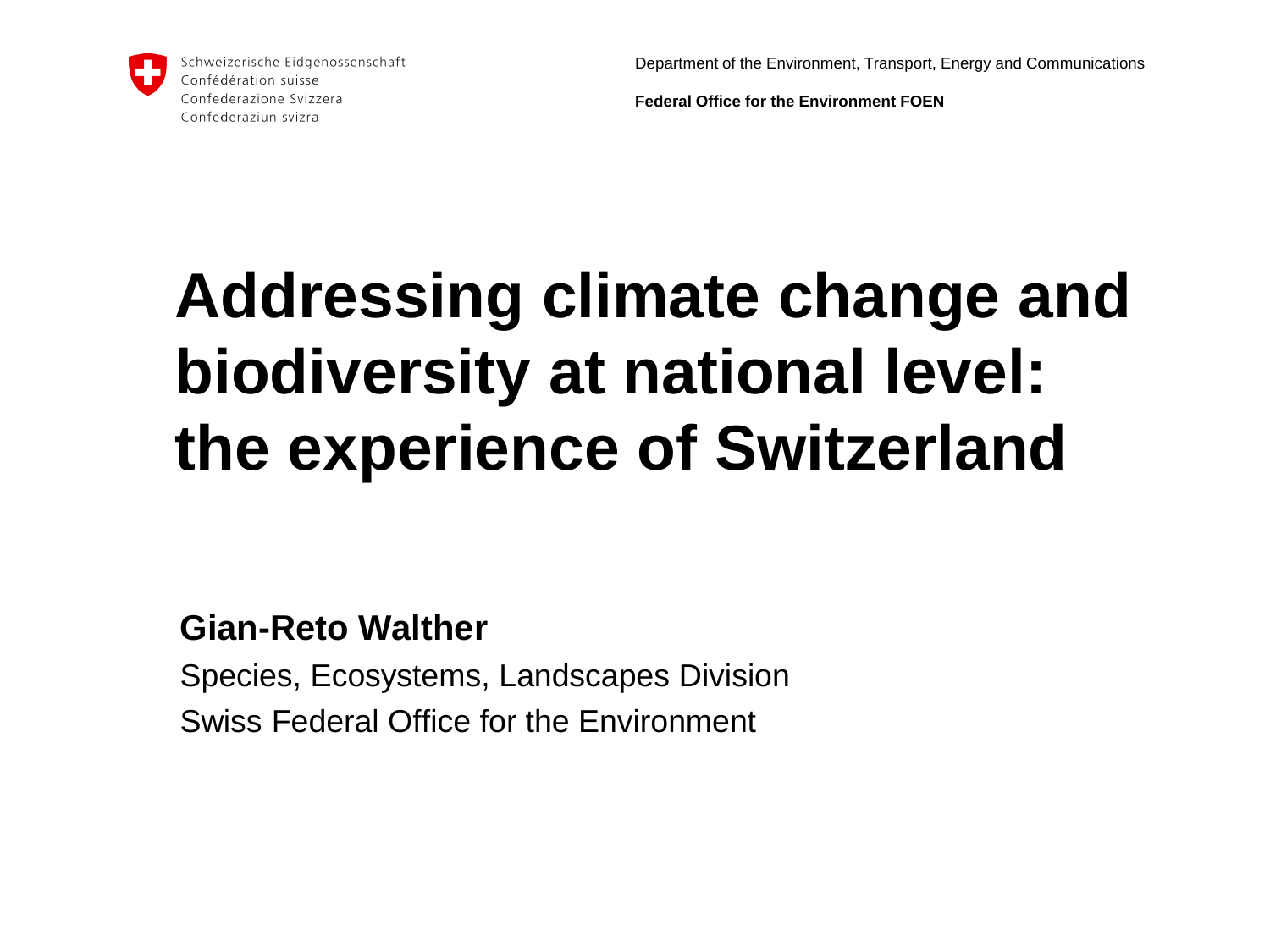#### **Climate change in Switzerland** IJ

#### **Mean annual temperature Switzerland 1864-2012**



Deviation from mean temperature 1961-1990

- Global average temperature: +0.85°C
- Switzerland: +1.5°C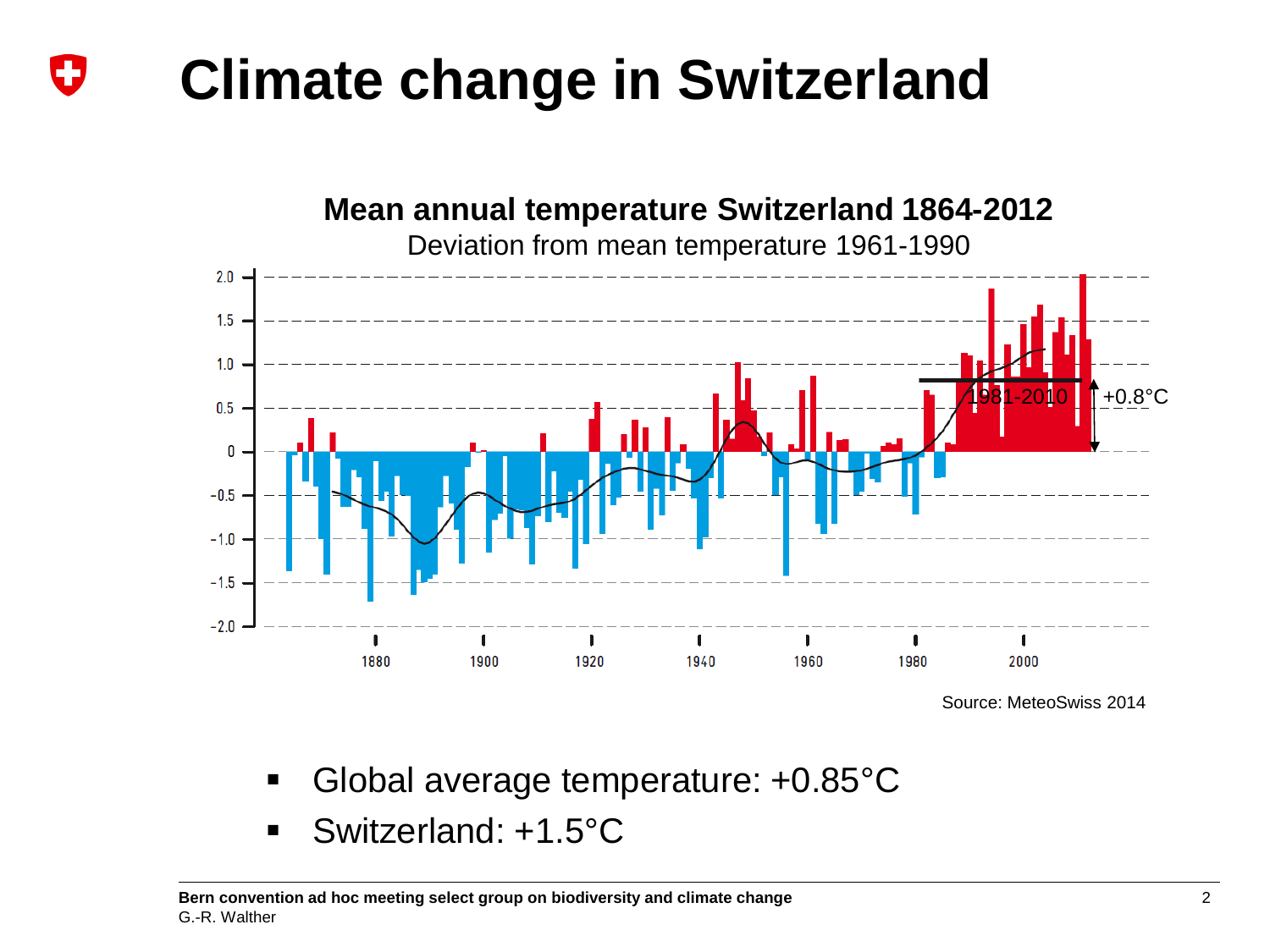#### **Climate change in Switzerland** IJ

Impacts

**Glaciers** Rosegg glacier (Grisons)





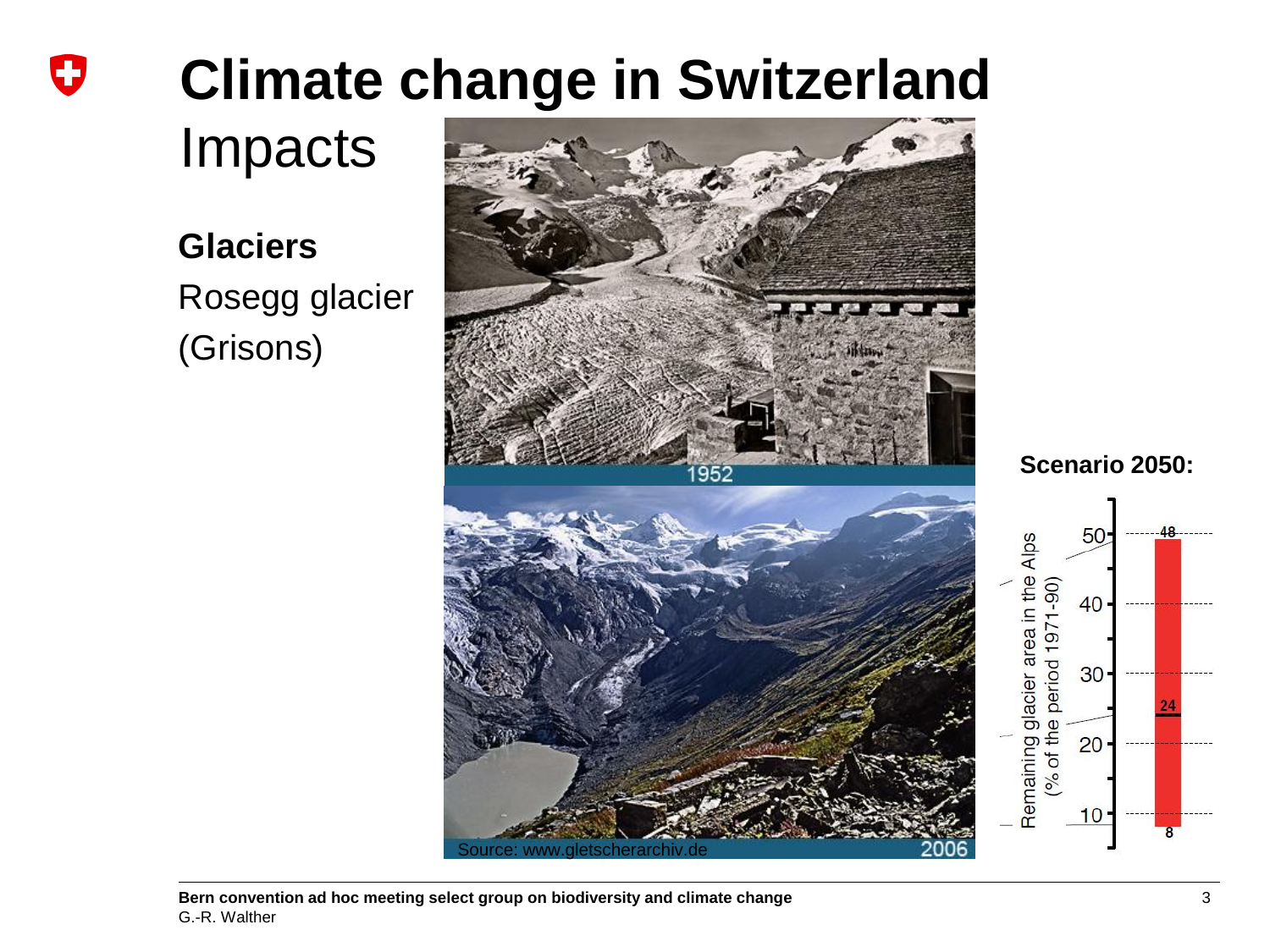# **Climate change in Switzerland** Impacts

## **Extreme events and natural hazards**

Increasing frequency and intensity of

- heavy precipitation (winter)
- flood risk (winter and spring)
- slope instabilities, landslides, rockfalls
- heat waves
- droughts
- heavy storms
- $\triangleright$  increasing damage potential





**Bern convention ad hoc meeting select group on biodiversity and climate change** 4 G.-R. Walther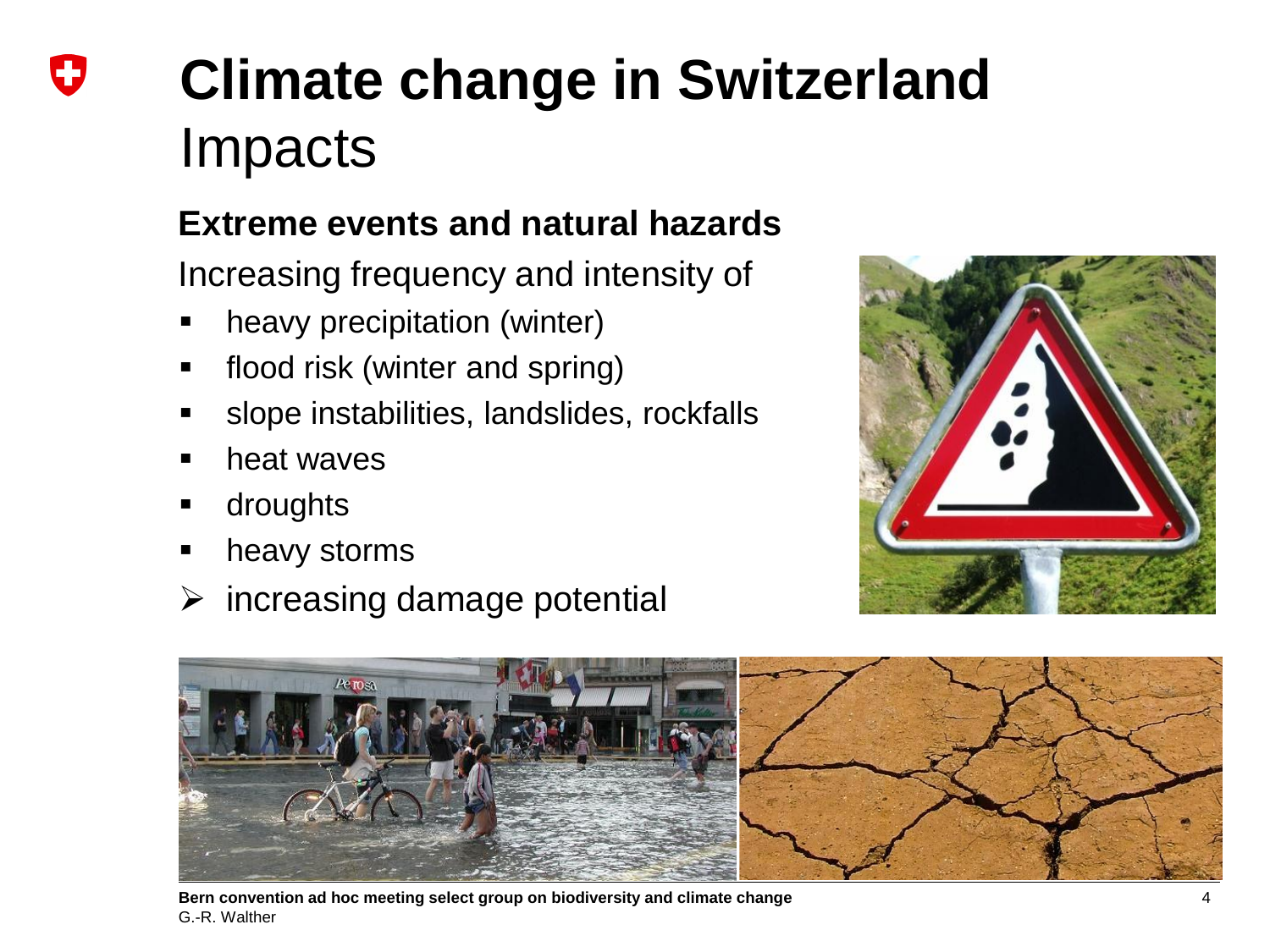# **Climate change in Switzerland** Impacts

Further examples:

- Extended vegetation period
- Enhanced production conditions for crop cultivation
- Destabilization of protection and production forests
- Migration of plant and animal species
- <sub>…</sub>

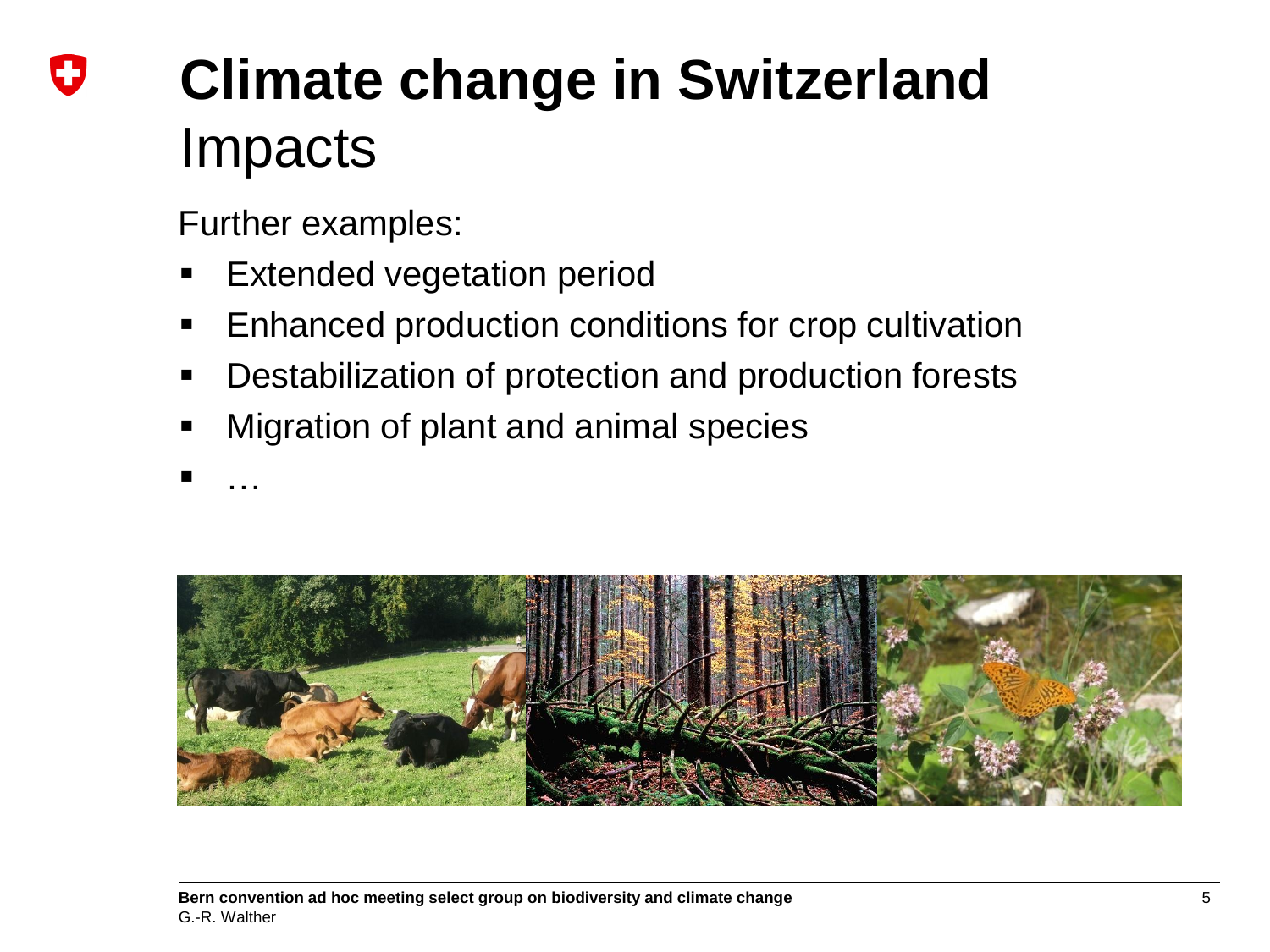## **The Swiss adaptation strategy Objectives**

- 1. Seize the opportunities provided by climate change
- 2. Minimise the risks of climate change, protect the population and the livelihood base
- 3. Increase the adaptive capacity of all resources

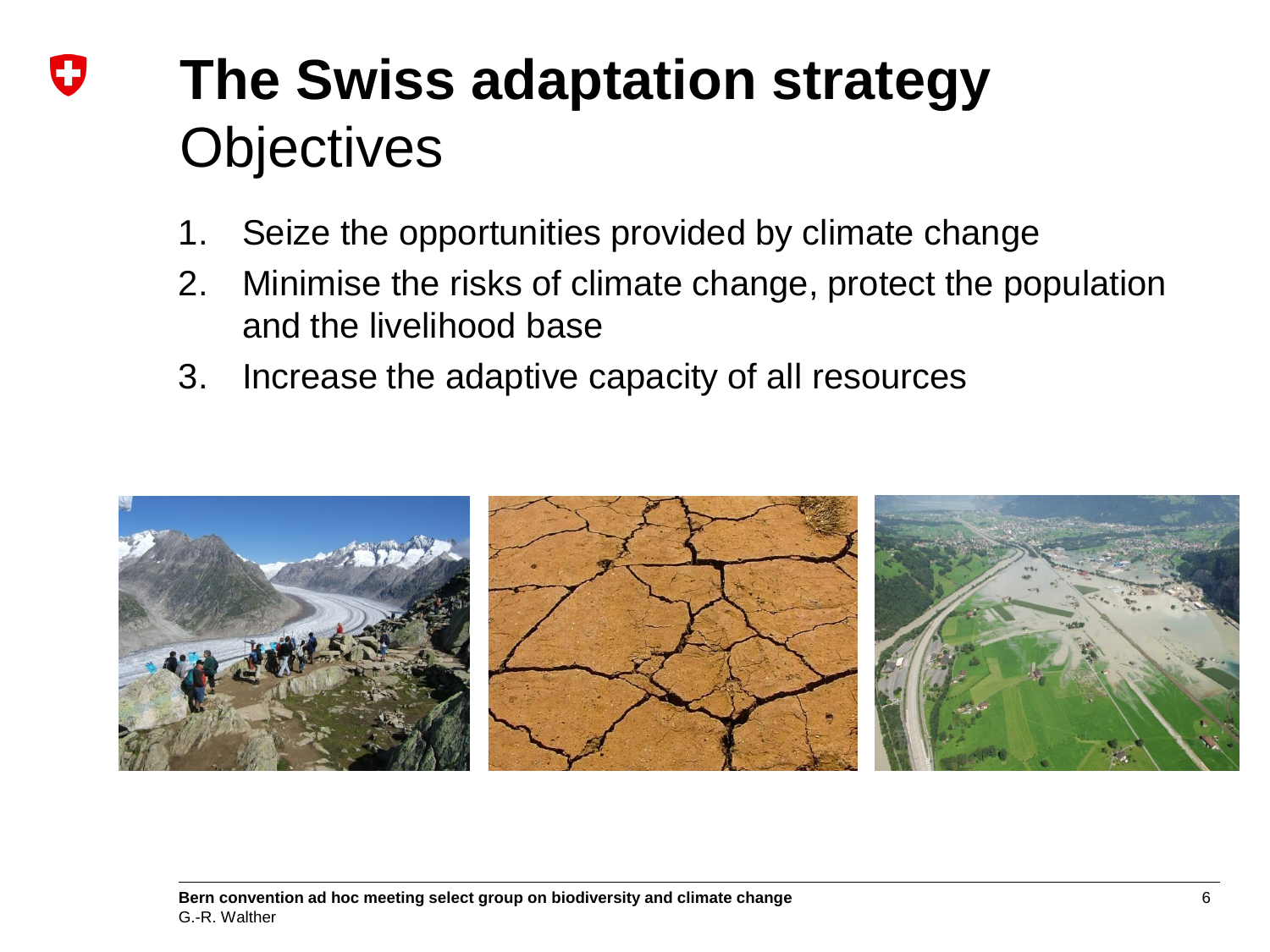## U **The Swiss adaptation strategy** Important sectors

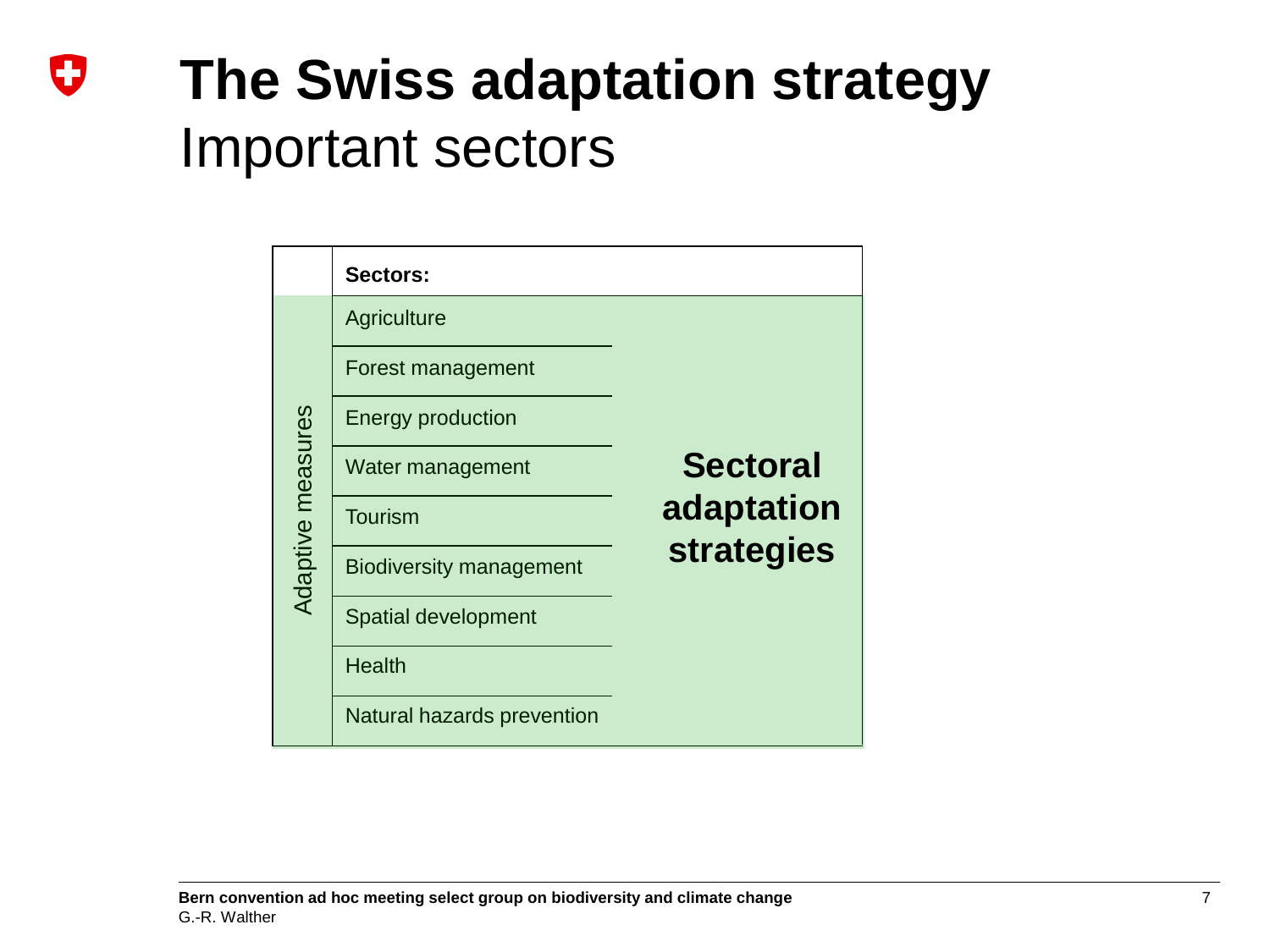#### U **Development of sectoral strategies**

Identification of main fields of action

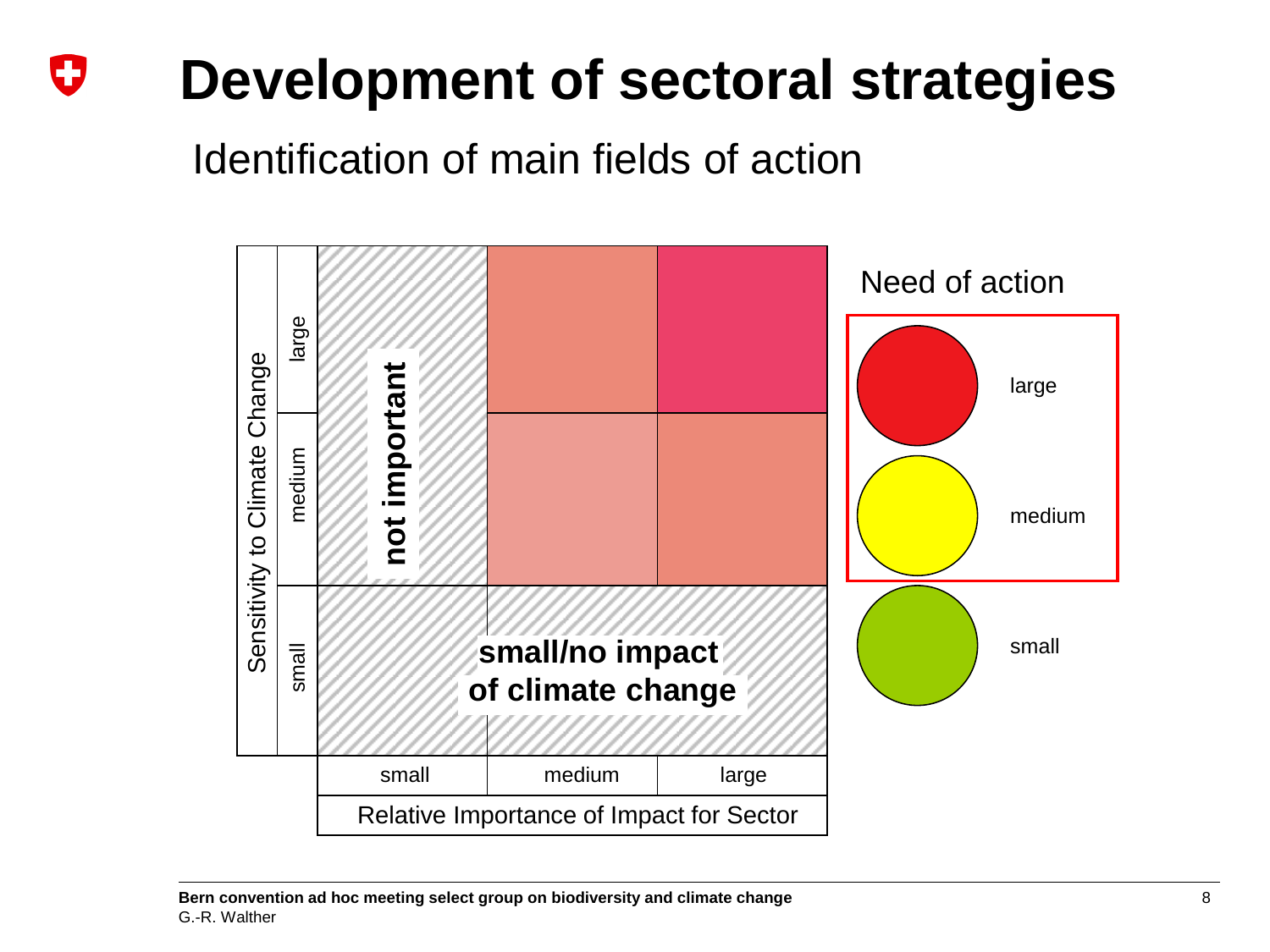#### IJ **Biodiversity management**

Aims of adaptation for identified fields of action



**Bern convention ad hoc meeting select group on biodiversity and climate change** 10 10 G.-R. Walther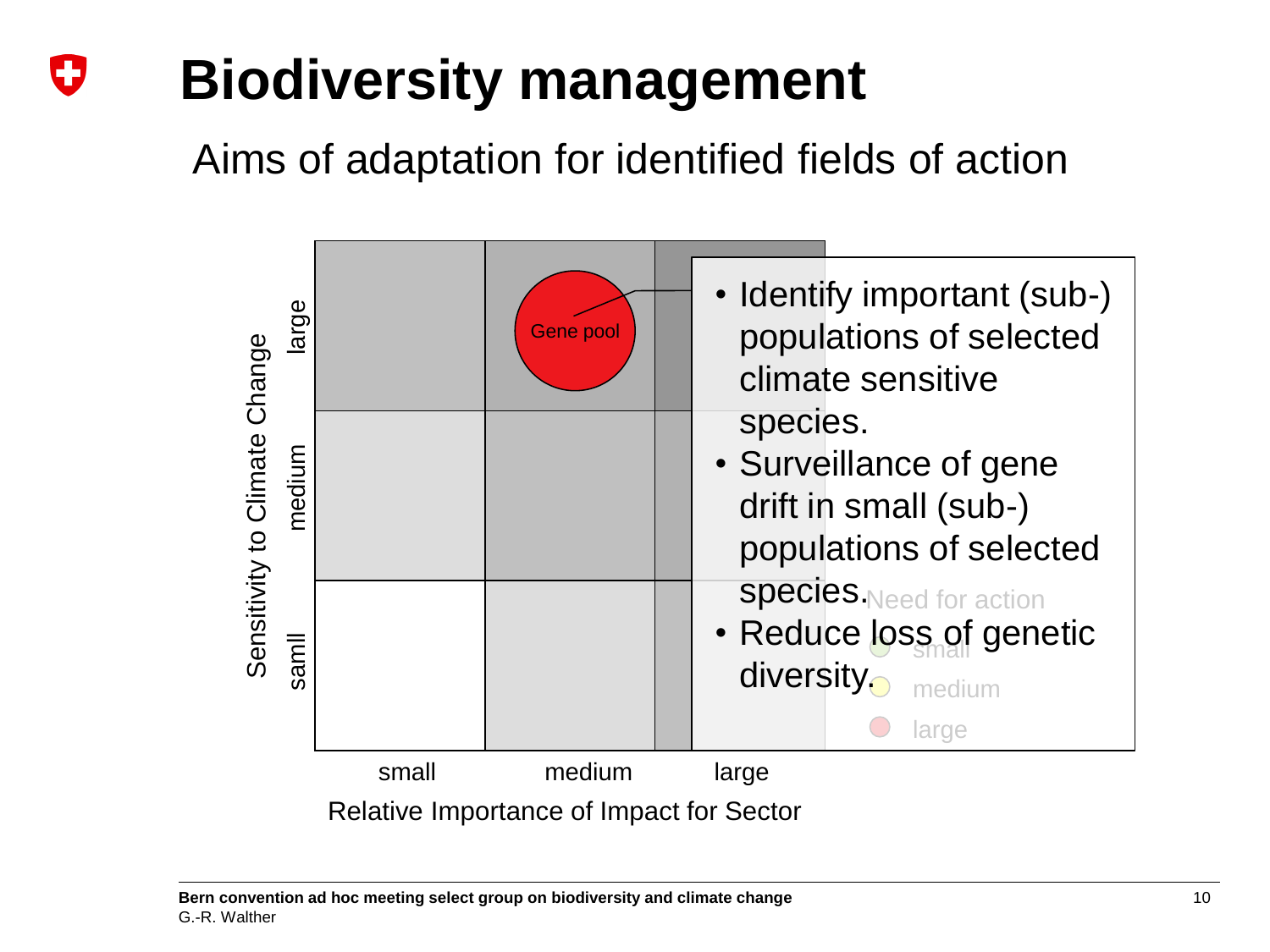#### IJ **Biodiversity management**

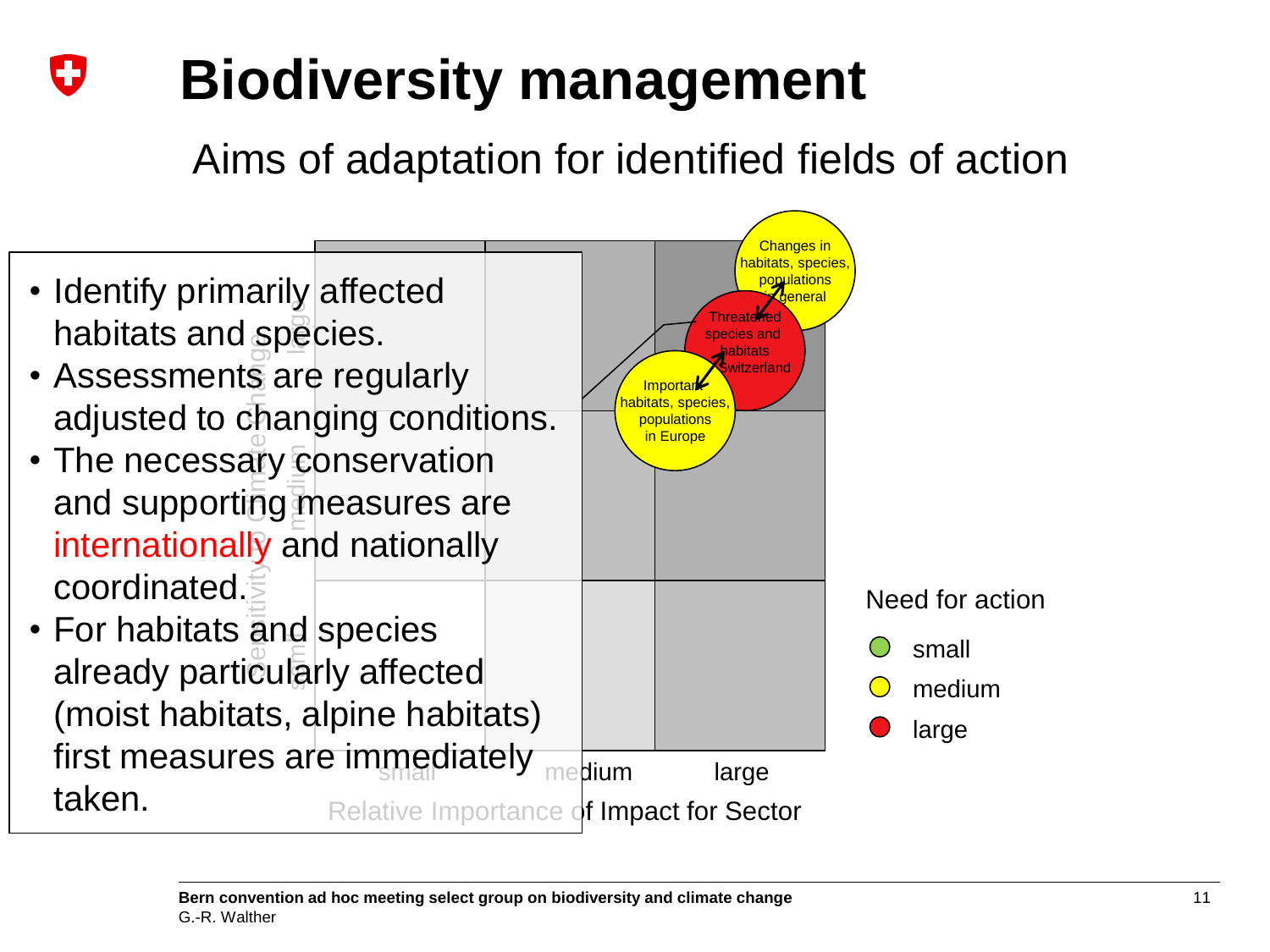#### IJ **Biodiversity management**

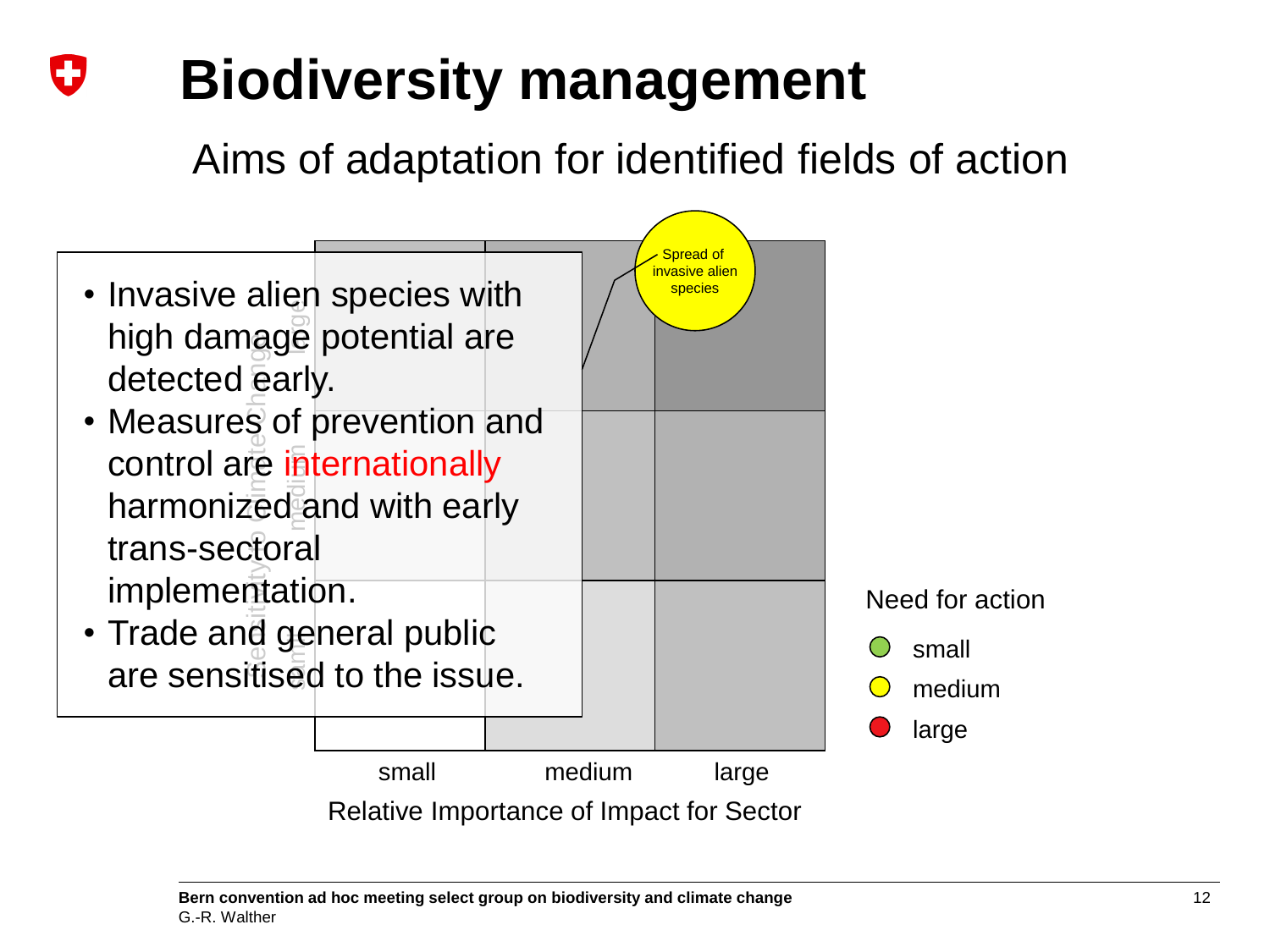#### U **Biodiversity management**

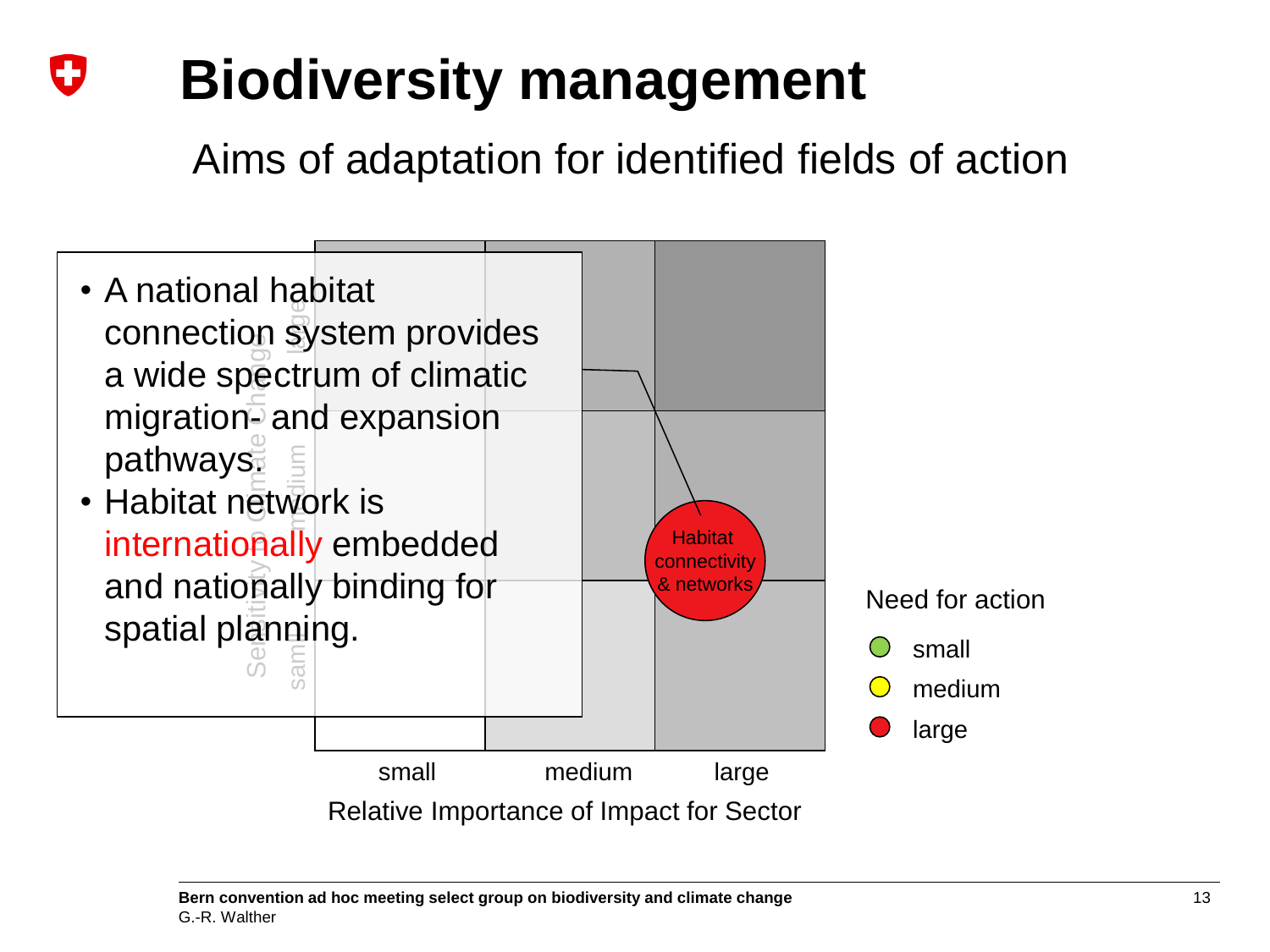#### U **Biodiversity management**

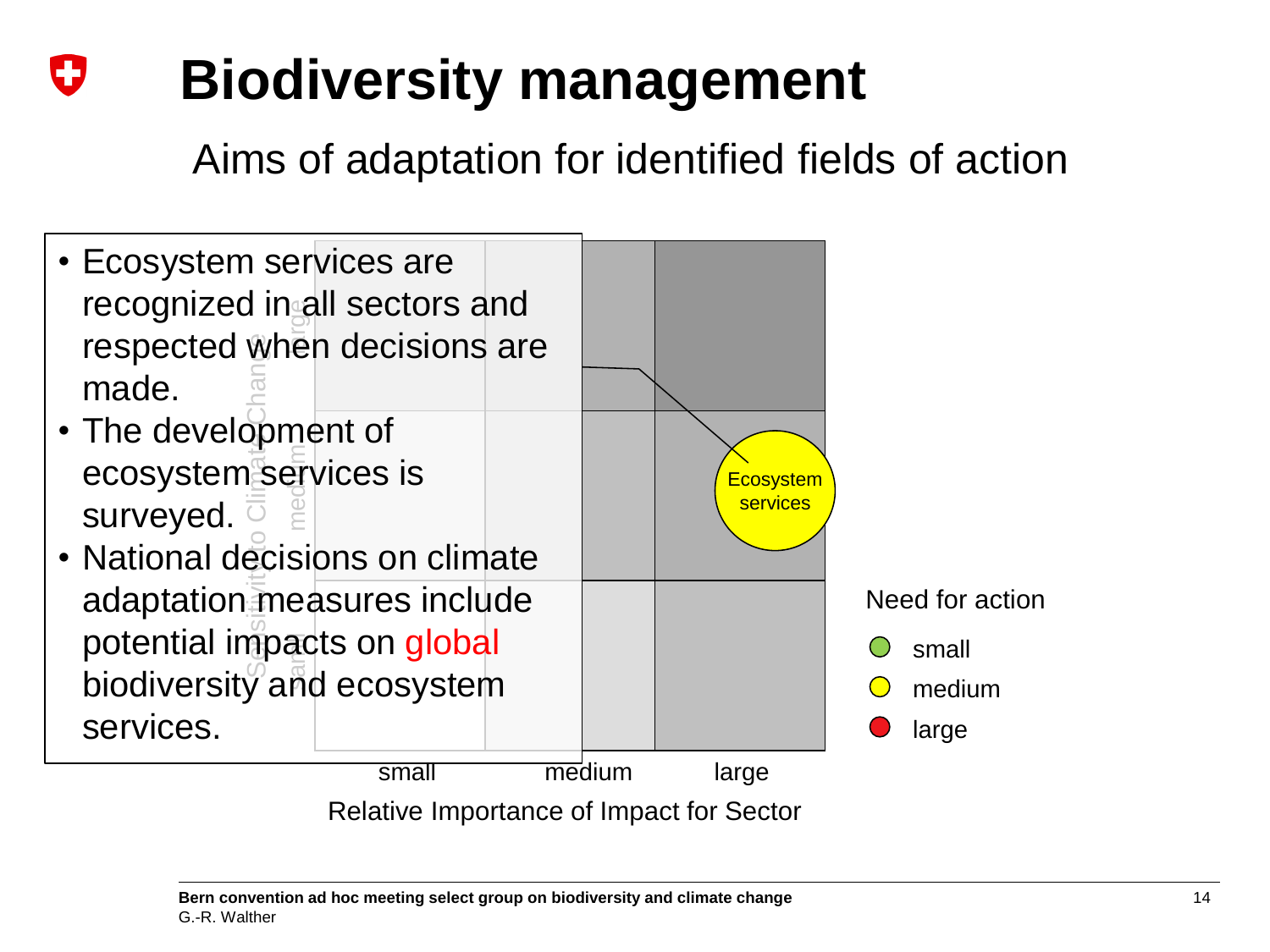### IJ **Action plan to the Swiss adaptation strategy**

8 domains for measures for identified fields of action

### **Biodiversity management:**

- Risk evaluation and management verification for particularly affected populations, species and habitats
- Standards for the arrangement of green and open spaces in settlement areas
- Securing ecological minimum requirements and upgrading measures for habitats depending on sufficient water supply
- Protection and regeneration of peat- and organic soils
- Securing of large-scale habitat quality in higher altitudes
- Applying climate scenarios in the early detection of and action against invasive alien species
- Promotion of biodiversity-friendly control of pest organisms

Implementation of measures in synchrony with the **action plan of the Swiss Biodiversity Strategy** (presently in consultation)